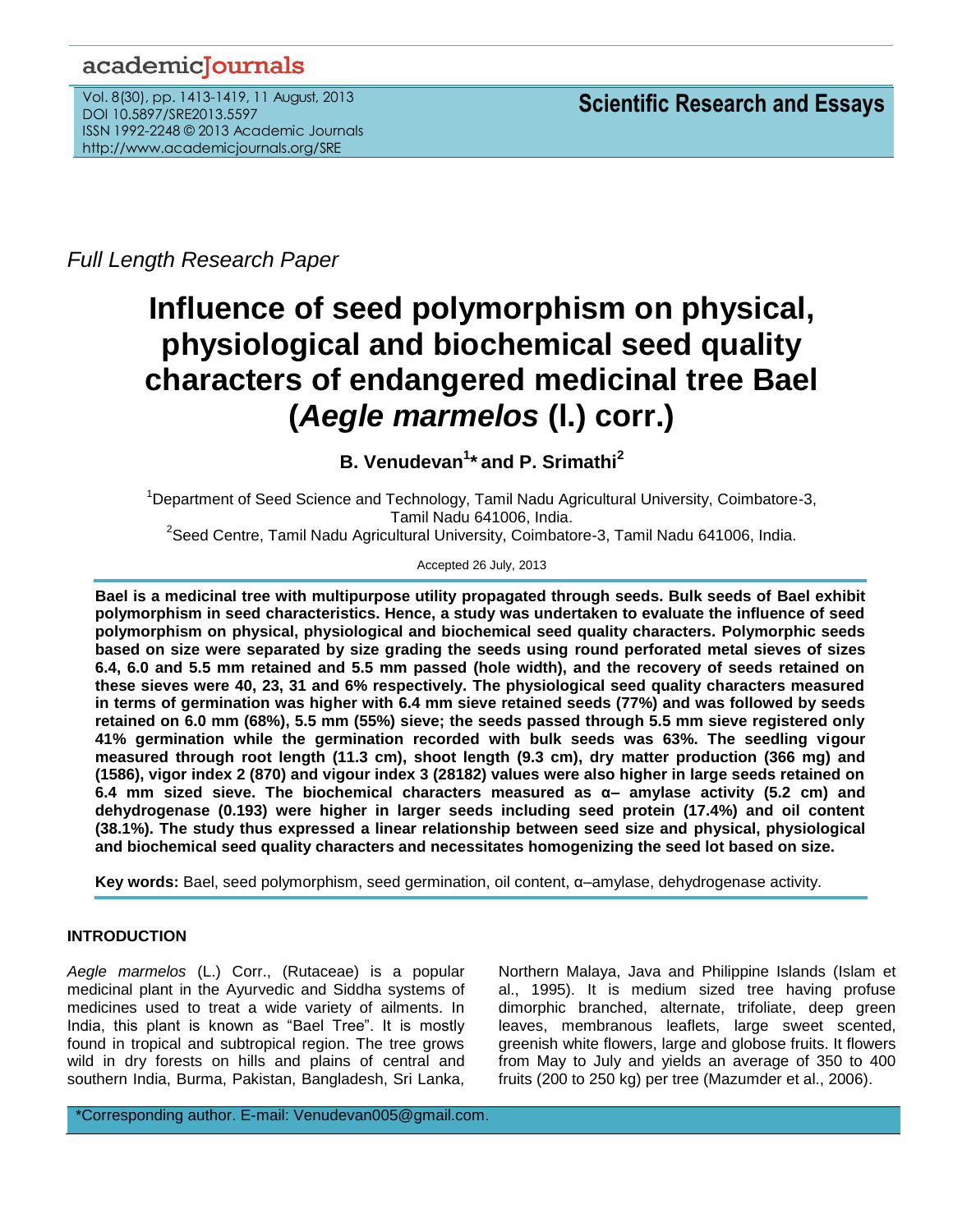Bael fruits are popular due to its medicinal and nutritional properties and regarded as 'Amrit Phal' in cure of diarrhoea and dysentery, malaria, fever, jaundice, cancer, ulcers, urticaria and eczema (Nadkarni, 1954). All part of the tree (stem, bark, root, leaves and fruits) at different maturity stages has one or the other use. It is also used in the preparation of Ayurvedic medicines since ancient times (Rai et al., 1991). The foundation for revitalization of local health traditions (FRLHT), Banglore, India listed Bael (*A. marmelos*) as RET (Rare, Endangered and Threatened) species, specifically as endangered species. Hence, more importance is being given for mass multiplication through afforestration programmes. So far, no organized and systematic orcharding of this fruit crop has been taken in India (Kumar et al., 1994). It can easily be grown on eroded soil and adverse climatic conditions where most of the other fruits can not be grown. The tree is normally propagated through seeds (Nayak and Sen, 1999) and seed requires specific quality characters for its better performance with uniformity on seedling production. Quality seeds are obtained through selection of seeds from bulk.

Seed is the basic source of reproduction, though crops are multiplied through vegetative and seed propagation techniques; in tree species seed play a predominant role in mass multiplication and is much used in tree improvement programme. The reproductive material - the seed fetches much value only on procession of seed quality characters and only these quality characters can improve the nursery and planting value of the seedlings. But seeds which exhibit wider varieties such as seed morphological characters as per the influence of developmental variation as development and maturation (Abdul-Baki and Baker, 1973), position of formation (Swaminathan et al*.*, 1991) and techniques used for harvesting (Khullar et al., 1991) only by reducing this polymorphic nature, uniformity could be brought with the seedling produced from the seed sowing.

To obtain uniform seedling growth, seeds are handled in such a way of removing the ill filled immature, undersize seed by reducing the polymorphism within the seed lot. The steps handled to reduce the polymorphism based on physical characters namely: size, shape and colour are termed as seed grading (Sekar, 2004). Seed grading is the most important seed preparation technique in crop seeds, practiced based on morphological characters of the seed. The process that reduces the seed polymorphism in seed is termed as grading and researchers like Malavasi and Malavasi (1996), Murali (1997), Mandal et al. (1997) and Girish et al*.* (2001) had expressed that physical grading could improve the physiological quality characters of the seed, due to the biochemical variations, which become the causes for the variation observed with physiological characters. The works in this aspect had been carried out by number of workers (Indira et al., 2000) in *Tectona grandis*; Arjunan

et al*.* (1994) in *Pongamia pinnata* found a linear relationship between seed size and seed quality characters. Hence, an attempt was made to analyze the influence of seed size on seed quality characters of Bael through the expression of physical, physiological and biochemical characters.

#### **MATERIALS AND METHODS**

Bulk fruits collected from the seed source Dindugal, Tamil Nadu, India, were extracted manually dried for a week and graded with round perforated metal sieves of various sizes of 6.4, 6.0 and 5.5 mm based on the ability of seed to be retained on the sieve.

The **s**eeds retained on each sieve (6.4, 6.0, and 5.5 mm) that passed through 5.5 mm were weighed individually and the seed recovery percentage was calculated as below:

|                        | Weight of each of the seed size grade (g) |              |
|------------------------|-------------------------------------------|--------------|
| Seed recovery $(\%) =$ |                                           | $\times$ 100 |
|                        | Total weight of the seed                  |              |

The seeds of each grade along with bulk were evaluated for the physical seed quality characters namely: 100 seed weight (g), seed length (cm) and seed breadth (cm) as follows:

**Hundred seed weight (g):** The seeds were dried to  $8 \pm 1\%$  under shade, the approximate equilibrium moisture content of seed. These seeds of each grade were counted manually as 100 seeds in eight replicates as per ISTA, (2010) and the mean expressed as 100 seed weight in gram.

**Seed length (cm):** Five replications of ten seeds were randomly selected in each of the grade and the length between the micropylar end and chalazal end was measured using vernier calipers and the mean expressed as seed length in centimeter.

**Seed breadth (cm):** The seeds measured for seed length were measured for breadth at its largest portion using screw gauge and the mean expressed as seed breadth in centimeter.

The seeds of each of the size category were evaluated for the physiological seed quality characters of the seeds in terms of germination and vigour as follows.

**Germination**: Were evaluated for germination in sand media in a germination room maintained at 25  $\pm$  1°C and 90  $\pm$  3% Relative Humidity using 100 seeds of four replicates (ISTA, 2010). After the germination period of 23 days, days to first germination, the test was terminated and evaluated for the occurrence of normal, abnormal and dead seeds based on the extend of exhibition as normal seedlings the germination percentage of each of the category were recorded in percentage as per ISTA ( 2010).

**Root and shoot length**: Ten normal seedlings were selected at random in each of the replication and measured for their root and shoot length.

**Dry matter production**: Ten normal seedlings used for linear measurements as above were dried at first in shade and then in a hot air oven maintained at 85  $\pm$  2°C for 48 h, then cooled in desiccators, weighed and expressed as dry matter production 10 seedling<sup>-1</sup> in milligram.

**Vigour index:** The values were also computed adopting the following formulae, as these values are the totality expressions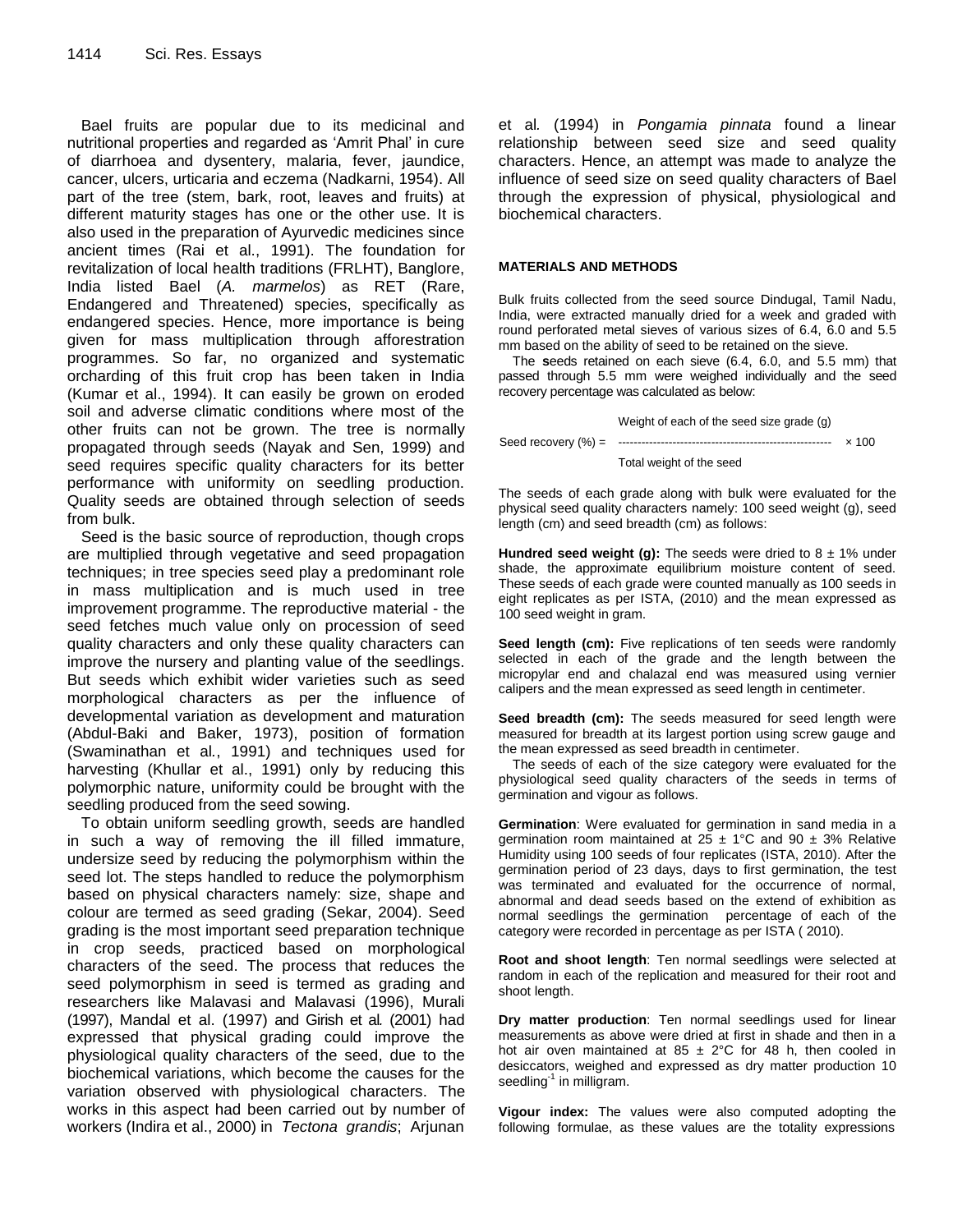seed quality characters.

Vigour index 1= Germination  $(\%) \times$  Total seedling length (cm) (Abdul – Baki and Anderson, 1973)

Vigour index  $2 =$  Germination (%)  $\times$  Root length (cm)

Vigour index  $3 =$  Germination (%)  $\times$  Dry matter production 10 seedling <sup>-1</sup> (mg)

The seeds of each category were also evaluated for biochemical characters as follows:

**α–amylase activity (cm):** Two grams of agar shreds and one gram of potato starch were mixed together in water to form a paste and the volume was made up to 100 ml. The homogenous solution of agar starch mixture after boiling was poured into sterilized petri dishes and allowed to settle in the form of gel after cooling. The seeds pre-soaked for 16 h were prepared by giving a longitudinal cut in such a way that both portions of the seeds have equal embryo portion. The prepared seeds as 8 replicates of five seeds were placed in petri dishes with agar in such a way that the cut portion remained in contact with agar starch gel. The dishes were closed and kept in dark at 30°C for 24 h. Then the dishes were uniformly poured with potassium iodide solution (0.44 g iodine crystal + 20.008 g potassium iodide in 500 ml of distilled water) and the excess solution was drained off after few minutes. The diameter of halo (clear) zone formed around the seeds were measured in millimeter and the mean value reported as α- amylase activity in centimeter (Simpson and Naylor, 1962).

**Dehydrogenase activity:** Representative seed samples from each of the sources were taken in four replications and were preconditioned by soaking them in water for 4 h at room temperature. Ten seeds of each of the replications and sources were taken at random and prepared by removing the seed coat. Then the seeds were steeped in 1% of 2, 3, 5-triphenyl tetrazolium chloride solution and kept for staining in dark at 40°C for 3 h. After staining, the stained seeds were soaked in methyl cellosolve solution @ 1 ml per seed for 4 to 6 h with occasional stirring till the complete extraction of red colour formazon. The extract was decanted and intensity of colour was read in a spectrophotometer (ELICO SL 159) at 470 nm. The mean OD values reported as dehydrogenase activity (Kittock and Law, 1968).

**Protein content:** Seed material of each sources were powdered using pestle and mortar and 100 mg of each of the sources were taken in 50 ml polyethylene screw cap bottle and 25 ml of 1 N sodium hydroxide was added. The mixture was shaken for 30 min at a wrist action shaker to disperse the protein. Then 10 ml of suspension was poured into a graduated test tube and used as blank to compensate for the differences in the amount of natural pigment extracted. To the remaining suspension in the bottle, 0.25 ml of 10% copper sulphate was added and the bottle was reshaken for five min. to develop the colour complex (Ali-Khan and Youngs, 1973).

The sample solution was poured into a separate test tube and left overnight to allow the dispersed material to settle down along with its blank. After centrifugation for 10 min the optical density of the clear supernatant solution was measured in an Erma photoelectric calorimeter using the red filter (620 nm) after adjusting with their respective blank. From the mean optical density value the protein content of each sample was calculated as follows:

Protein content (%) =  $3.78 + (6.16 \times OD$  value).

**Oil content:** The oil content of the seed was estimated using the soxhlet extraction apparatus. A known weight of finely ground seed sample of each sources were placed inside the filter paper thimble and kept inside the soxhlet funnel (butt tube). Approximately 150 ml of petroleum ether (40 to 60°C boiling points) was taken in the preweighed flat bottom flasks (Sadasivam and Manickam, 1995). Then the soxhlet apparatus was assembled and the flask was heated gently upto six reflux of the petroleum ether. The petroleum ether was removed from the butt tube and the flask with oil and small quantity of ether was heated to evaporate the petroleum ether completely (Sadasivam and Manickam, 1992). The flask with oil was weighed and the oil content was calculated using the following formula

$$
W_2-W_1
$$
  
Oil content (%) = 100  
Weight of sample

Where,

W<sub>1</sub>= Weight of empty flask  $\mathsf{M}_2^{\mathsf{}}$ = Weight of flask with oil

**Statistical analysis:** The data obtained from different experiments were analysed for 'F' test of significance following the methods described by Panse and Sukhatme (1995) adopting FCRD for laboratory experiments and RBD for nursery studies. Wherever necessary, the per cent values were transformed to angular (Arcsine) values before analysis. The critical differences (CD) were calculated at 5% probability level. The data were tested for statistical significance (\*).

#### **RESULTS AND DISCUSSION**

In the present investigation, seeds were graded using three different metallic sieves with 6.4, 6.0 and 5.5 mm round perforations (Figure 1).

The results expressed that recovery of seeds retained on 6.4 mm sieve was higher (40%) and was followed by the seeds retained on 5.5 mm sieve (31%). The recovery of seeds retained on 6.0 mm was 23%, while the recovery seeds passed through 5.5 mm were 6% indicating the uniform seed size distribution within the lot, where larger and smaller seeds were distributed in higher order than the medium sized seed. The ill filled, immature seed developed with irregularities that passed through 5.5 mm size was also higher recording the recovery of 6% (Table 1 and Figure 2) based on weight of bulk seeds.

This variation is highly possible as the seed size is highly influenced by developmental (Venudevan et al., 2010) and managerial variation (Sumathi, 2010). The evaluated physical seed quality characters namely: 100 seed weight (9.9 g), seed length (1.1cm) and seed breadth (0.8 cm) were maximum with 6.4 mm retained seed and it reduces positively with reduction in sieve size as 6.0 and 5.5 cm.

Similar observations were also reported by Kathiravan (2004) in Jatropha. The physiological seed quality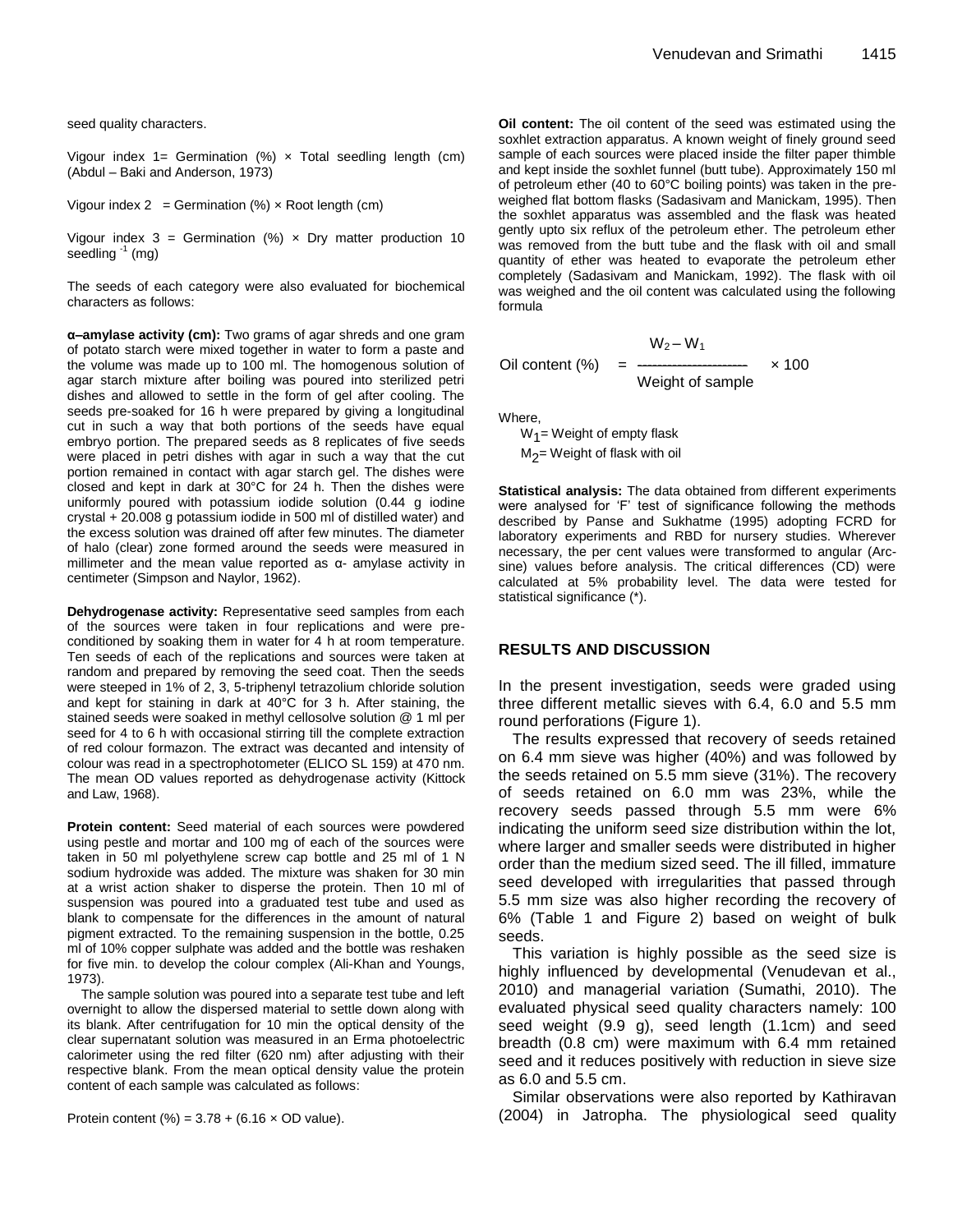

**Figure 1.** Arrangement of seeds based on size grading.

|            |  |  |  |  |  | Table 1. Influence of seed polymorphism on recovery (%) and seed morphological characters of Bael (Aegle |  |  |  |
|------------|--|--|--|--|--|----------------------------------------------------------------------------------------------------------|--|--|--|
| marmelos). |  |  |  |  |  |                                                                                                          |  |  |  |

| Seed retained on the sieve<br>(Width of aperture) | <b>Recovery</b><br>%     | 100 seed<br>weight (g) | Seed length<br>(cm) | Seed breadth<br>(cm) |
|---------------------------------------------------|--------------------------|------------------------|---------------------|----------------------|
| $6.4 \text{ mm}$                                  | 40                       | 9.9                    | 1.1                 | 0.8                  |
| $6.0$ mm                                          | 23                       | 8.5                    | 0.8                 | 0.6                  |
| $5.5 \text{ mm}$                                  | 31                       | 7.4                    | 0.6                 | 0.4                  |
| 5.5 mm passed                                     | 6                        | 5.4                    | 0.4                 | 0.3                  |
| <b>Bulk</b>                                       | $\overline{\phantom{0}}$ | 8.0                    | 0.8                 | 0.5                  |
| SEd                                               | 0.424                    | 0.137                  | 0.014               | 0.016                |
| $CD (P=0.05)$                                     | 0.945                    | 0.307                  | 0.032               | 0.036                |

Seed recovery (%)



■6.4mm ■6.0mm ■5.5mm ■5.5mm

**Figure 2.** Influence of seed polymorphism on seed recovery percentage.

characters (Table 2 and Figure 3) such as days to first germination (11 days), germination (77%), root length (11.3 cm), shoot length (9.3 cm), dry matter production (366 mg) and vigour index values as vigour index 1 (1586), vigour index 2 (870) and vigour index 3 (28182) values were more for 6.4 mm sieve retained seeds, followed by other size grades in decreasing order (Figure 4).

Similar relationship between seed size and seed germination and seedling vigour were also reported by Hoppe et al. (1991) in *Melia azadiracta* (Srimathi, 1997) in amla (*Emblica officinalis*) and jamun (*Syzygim cuminii*) (Srimathi et al., 1998) in ber (*Zizyphus mauritiana*) and Malarkodi et al*.* (1999) in Punnai. The positive association was recorded with growth of seedlings from larger to smaller size seed. The better performance of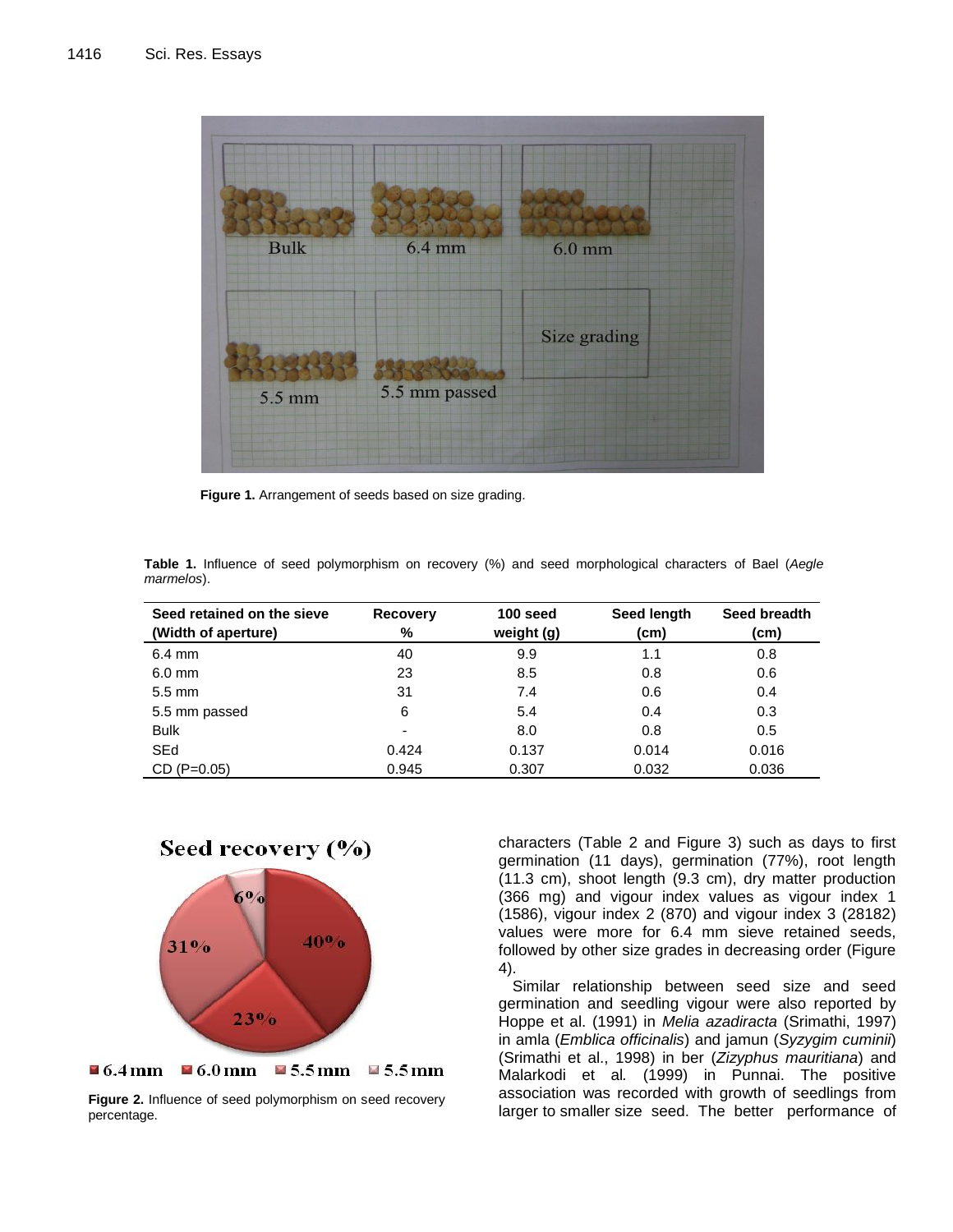| Seed retained on the sieve<br>(Width of aperture) | Days to first<br>germination (days) | <b>Germination</b><br>(%) | Root<br>length (cm) | Shoot<br>length (cm) | Dry matter production<br>(mg in $10^{-1}$ seedlings) |
|---------------------------------------------------|-------------------------------------|---------------------------|---------------------|----------------------|------------------------------------------------------|
| $6.4 \text{ mm}$                                  | 11                                  | 77 (61.34)                | 11.3                | 9.3                  | 366                                                  |
| $6.0 \text{ mm}$                                  | 13                                  | 68 (55.55)                | 10.5                | 8.5                  | 298                                                  |
| $5.5 \text{ mm}$                                  | 15                                  | 55(47.87)                 | 9.4                 | 7.9                  | 278                                                  |
| 5.5 mm passed                                     | 16                                  | 41(39.81)                 | 8.0                 | 6.2                  | 202                                                  |
| <b>Bulk</b>                                       | 14                                  | 63(52.53)                 | 9.7                 | 7.9                  | 283                                                  |
| <b>SEd</b>                                        | 0.122                               | (0.128)                   | 0.080               | 0.087                | 3.741                                                |
| $CD (P=0.05)$                                     | 0.255                               | (0.268)                   | 0.166               | 0.183                | 7.803                                                |

**Table 2.** Influence of seed polymorphism on seed and seedling quality characters of Bael (*Aegle marmelos*).



**Figure 3.** Influence seed polymorphism on physiological seed quality characters.



**Figure 4.** Influence seed polymorphism on physiological seed quality characters.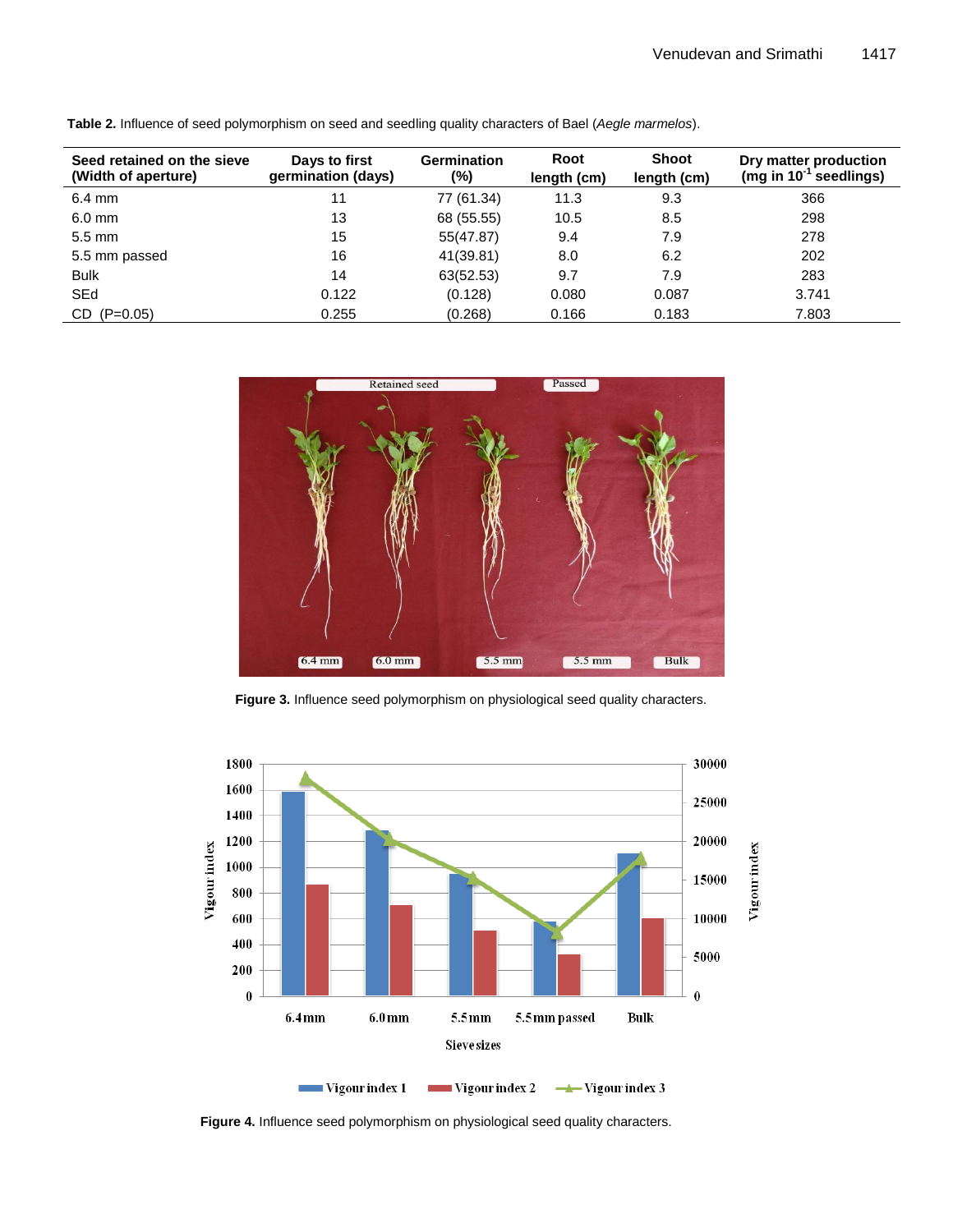| Seed retained on the<br>sieve (Width of aperture) | $\alpha$ – amylase<br>activity (cm) | Dehydrogenase<br>activity (OD value) | <b>Protein</b><br>content (%) | Oil<br>content (%) |  |
|---------------------------------------------------|-------------------------------------|--------------------------------------|-------------------------------|--------------------|--|
|                                                   |                                     |                                      |                               |                    |  |
| $6.4 \text{ mm}$                                  | 5.2                                 | 0.193                                | 17.4                          | 38.1               |  |
| $6.0$ mm                                          | 4.8                                 | 0.084                                | 16.9                          | 34.2               |  |
| $5.5 \text{ mm}$                                  | 3.5                                 | 0.047                                | 15.7                          | 26.4               |  |
| 5.5 mm passed                                     | 2.3                                 | 0.035                                | 10.1                          | 21.5               |  |
| <b>Bulk</b>                                       | 4.0                                 | 0.054                                | 16.6                          | 32.4               |  |
| SEd                                               | 0.045                               | 0.001                                | 0.136                         | 0.360              |  |
| $(P=0.05)$<br>CD.                                 | 0.095                               | 0.002                                | 0.284                         | 0.751              |  |

**Table 3.** Influence of seed polymorphism on biochemical characters of Bael (*Aegle marmelos*).

bigger seed compared to smaller seeds explained not only by the quantum of accumulated reserve of nutritional matter in them (Ashby, 1936), but also by their higher chemical composition. Gunaga et al. (2011) opined that translocation of reserve from endosperm to embryo proceeds differently in large and small seeds and the better-filled, larger seeds of *Pinus thunbergii* transferred more nitrogen from the endosperm to the embryo after sowing than the small seeds. Ponnuswamy (1993) in neem, Arjunan et al. (1994) and Manonmani et al. (1996) in Pungam and Kathiravan (2004) and Gurunathan et al. (2009) in Jatropha and Venudevan et al. (2013) in Bael also reported that seed size and seed quality characteristics were positively related to each other.

The biochemical characters are the intrinsic seed character that reveals the physiological and physical seed quality characters (Sudhirkumar, 2003). The evaluated biochemical characters (Table 3) of the study revealed that  $\alpha$ – amylase (5.2 cm), dehydrogenase (0.193) enzyme activity, closely related to seed viability and germination (Palaniswamy et al., 1994) were higher in larger sized seed and reduced with reduction in seed size. The nutrient component of the seed evaluated in terms of protein (17.4%) and oil (38.1%) content were more in large seeds and was followed by seeds of medium (6.0 mm retained sieve), bulk and small (5.5 mm retained sieve) seeds which might be due to the developmental variation that was exerted as seed size variation as reported by Parameswari (1999) in tamarind.

## **Conclusion**

Seed is the economic product and fetches higher money with better quality characters, hence the sieve size recommended as a standard sieve for seed processing should have higher recovery with better seed quality characters. Based on the results of the present study, recovery and seed and seedling quality characters were higher with 6.4 mm which could be selected as standard sieve for Bael on instances better selection irrespective of demand but when the demand is higher seed retained as 6.0 mm size could be selected as the seed quality

characters and recovery will be higher to meet the demand and the seeds perform better than control. Thus the study indicated that in Bael.

1. Seed size and seed quality characters are positively related.

2. Based on seed demand either 6.4 mm or 6.0 mm sieve should be selected seed for production of elite seedlings at nursery.

### **REFERENCES**

- Abdul Baki A, Anderson JD (1973). Vigour determination in soybean seed by multiple criteria. Crop Sci. 13:630-633.
- Abdul-Baki AA, Baker JE (1973). Are changes in cellular organelles or membranes related to vigour loss in seed? Seed Sci. Technol. 1:89- 125.
- Ali-khan ST, Youngs CG (1973). Variation in protein content of field peas. Can. J. [Plant Sci.](http://www.google.co.in/url?q=http://pubs.aic.ca/journal/cjps&sa=U&ei=CJy-Ub6qO8S3rAf4sIDYCw&ved=0CBoQFjAA&usg=AFQjCNE9vr9xedSybS4LqrxJgE7oxfhLfw) 53:37-41.
- Arjunan MC, Antony KA, Ponnammal NR (1994). Effect of seed size on germination, viability and seedling biomass in *Pongamia pinnata*  Pierre. Van Vigyan 32:23-28.
- Ashby E (1936). Initial capital theory. [Ann.](http://www.google.co.in/url?q=http://www.oxfordjournals.org/page/3316/2&sa=U&ei=hJy-UZGrIMmMrQeAjoHwBg&ved=0CCQQFjAD&usg=AFQjCNERQ7URVG9XboNKDwAhJtFobHsCrQ) Bot. 16:1006-1032.
- Girish B, Shahapurmath GR, Kumar AKK, Ganiger BS (2001). Effect of seed size and depth of sowing on seed germination in *Sapindus trifoliatus.* My For. 37:483-489.
- Gunaga RP, Doddabasava, Vasudeva R (2011). Influence of seed size on germination and seedling growth in *Mammea suriga.* Karnataka J. Agric. Sci. 24(3):415–416.
- Gurunathan N, Srimathi P, Paramathma M (2009). Influence of size polymorphism on seed and seedling quality of *Jatropha curcas.*  Madras Agric. J. 96(1-6):62-66.
- Hoppe JM, Schneider PR, Dallago JS (1991). Silvicultural evaluation of *Melia azedarach* in relation to fruit size. Ciencia-Florestal 1( 1):76- 87.
- Indira EP, Chand Basha S, Chacko KC (2000). Effect of seed size grading on germination and growth of *Teak* (*Tectona grandis*) seedlings. J. Trop. For. Sci. 12(1):21-27.
- Islam R, Hossain M, Karim MR, Joarder OI (1995). Regeneration of *Aegle marmelos*(L.) Corr., plantlets *in vitro* from callus cultures of embryonic tissues. Curr. Sci. 69:494-495.
- ISTA (2010). International Rules for Seed Testing: edition 2010. ISTA, Bassersdorf, Switzerland.
- Kathiravan M (2004). Seed production, processing, testing and storage techniques in Jatropha (*Jatropha curcas* linn.). Ph. D. Thesis, Tamil Nadu Agricultural University, Coimbatore.
- Khullar P, Thaliyal RC, Beniwal BS, Vakshasya RK, Sharma A (1991). Forest seeds. ICFRI-15, FRI, Dehra Dun.
- Kittock DL, Law AG (1968). Relationship of seedling vigour to respiration and tetrazolium chloride reaction of germinating wheat